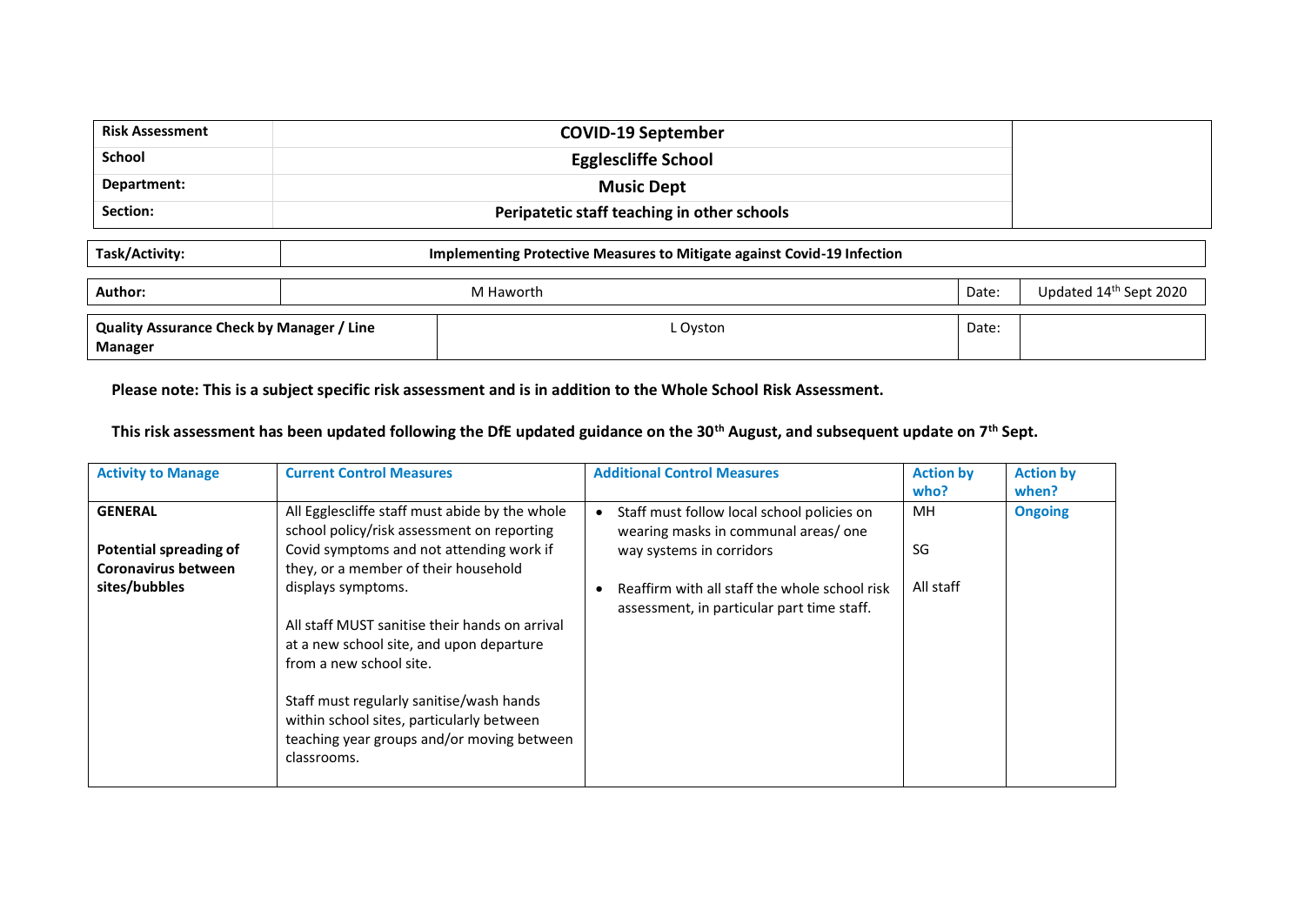| <b>Activity to Manage</b>                                                                                                                                                                                                                                                               | <b>Current Control Measures</b>                                                                                                                                                                                                                                                                                                                                                                                                                                                                                                                                                                                                                                                                                                                                                                            | <b>Additional Control Measures</b>                                                                                                                                                                                                                                                                                                                                                                                                                                                                                                                                                                                                                                                                                                                                                                   | <b>Action by</b><br>who? | <b>Action by</b><br>when? |
|-----------------------------------------------------------------------------------------------------------------------------------------------------------------------------------------------------------------------------------------------------------------------------------------|------------------------------------------------------------------------------------------------------------------------------------------------------------------------------------------------------------------------------------------------------------------------------------------------------------------------------------------------------------------------------------------------------------------------------------------------------------------------------------------------------------------------------------------------------------------------------------------------------------------------------------------------------------------------------------------------------------------------------------------------------------------------------------------------------------|------------------------------------------------------------------------------------------------------------------------------------------------------------------------------------------------------------------------------------------------------------------------------------------------------------------------------------------------------------------------------------------------------------------------------------------------------------------------------------------------------------------------------------------------------------------------------------------------------------------------------------------------------------------------------------------------------------------------------------------------------------------------------------------------------|--------------------------|---------------------------|
| <b>GENERAL</b><br>Minimise the amount of<br>site visits                                                                                                                                                                                                                                 | Manage timetables effectively to minimise<br>the amount of site visits by peripatetic staff.                                                                                                                                                                                                                                                                                                                                                                                                                                                                                                                                                                                                                                                                                                               | Sept 2020 timetabling has been undertaken<br>$\bullet$<br>to ensure that staff are visiting primary<br>schools for longer periods on one day,<br>rather than shorter periods across multiple<br>days.                                                                                                                                                                                                                                                                                                                                                                                                                                                                                                                                                                                                | MH <sub>SG</sub>         | <b>Sept. 2020</b>         |
| <b>WHOLE CLASS</b><br>/INDIVIDUAL SMALL<br><b>GROUP ACTIVITIES</b><br>Minimise physical<br>contact/passing of<br>equipment between staff<br>members and pupils, in<br>particular use of musical<br>instruments and sheet<br>music. Eliminate passing<br>of equipment between<br>pupils. | Staff must maintain appropriate social<br>distance (2m) whenever possible during the<br>activities. Short periods of closer proximity<br>may be necessary in complex activities, but<br>following DfE guidelines this should be for a<br>short period of time, and staff are not to<br>physically 'correct' students in their music<br>making.<br>Staff must ensure instruments are tuned in<br>advance, after using hand sanitiser or hand<br>washing, and instruments are wiped down<br>with disinfectant afterwards.<br>Staff must ensure students sanitise/wash<br>their hands before and after musical<br>activities.<br>Staff are to ensure that each student has an<br>individual instrument for ongoing use.<br>Musical instruments are not to be shared<br>between students or indeed with staff. | Staff are not to pass instruments from<br>$\bullet$<br>themselves to students.<br>Where possible staff should use projector<br>$\bullet$<br>displays of sheet music as opposed handing<br>out sheet music.<br>If staff must pass equipment to students,<br>$\bullet$<br>they are to place the equipment on a desk<br>or suitable surface, and then ask the<br>student to pick up the equipment<br>maintaining a suitable social distance.<br>Forward plan the disseminating of<br>$\bullet$<br>equipment and resources to avoid foreseen<br>issues with physical contact.<br>Clearly label students'<br>$\bullet$<br>instruments/equipment to avoid<br>sharing/confusion<br>Where possible/appropriate students<br>$\bullet$<br>should assist in disinfecting equipment at<br>the end of an activity | All relevant<br>staff    | Staff on site             |
| <b>WHOLE</b><br><b>CLASS/INDIVIDUAL SMALL</b><br><b>GROUP ACTIVITIES</b>                                                                                                                                                                                                                | Following updated guidance staff are to<br>ensure that the rooms used for<br>singing/wind/brass activities are of a suitable<br>size. Opening windows to ensure good air<br>flow, and ensuring the room VRS number and                                                                                                                                                                                                                                                                                                                                                                                                                                                                                                                                                                                     | If the designated room is not suitable, then<br>$\bullet$<br>an alternative room with additional air<br>capacity needs to be sourced.                                                                                                                                                                                                                                                                                                                                                                                                                                                                                                                                                                                                                                                                | All relevant<br>staff    | Staff on site             |